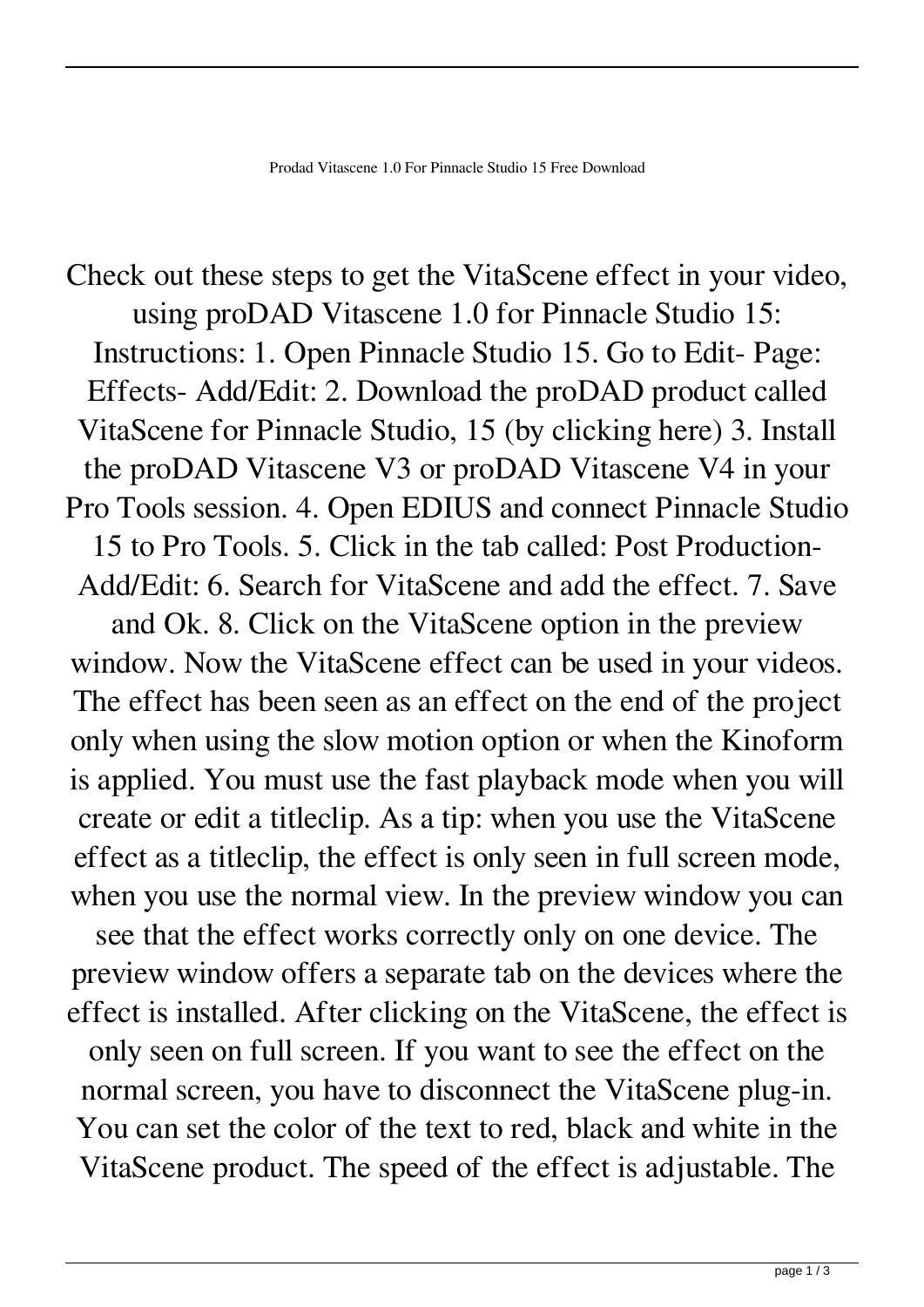Fader and EQ can be used in the VitaScene effect. The currently installed Pro Tools plug-ins can not be selected for the VitaScene product. The exported video in EDIUS does not contain any personal information. Download and Enjoy ProDAD VitaScene 1.0 for Pinnacle Studio 15! If you like this effect, please give us some feedback. But also post your results, when you have used the VitaScene effect on your video. Share your footage with us: You can always buy the ProDAD products at our on-

**[Download](http://evacdir.com/unaffiliated/cHJvZGFkIHZpdGFzY2VuZSAxLjAgZm9yIHBpbm5hY2xlIHN0dWRpbyAxNSBmcmVlIGRvd25sb2FkcHJ/aric/bakhitova/bustamante/dame.ZG93bmxvYWR8NlVJWkRKNmZId3hOalV5TnpRd09EWTJmSHd5TlRjMGZId29UU2tnY21WaFpDMWliRzluSUZ0R1lYTjBJRWRGVGww?&farewells=objectively)**